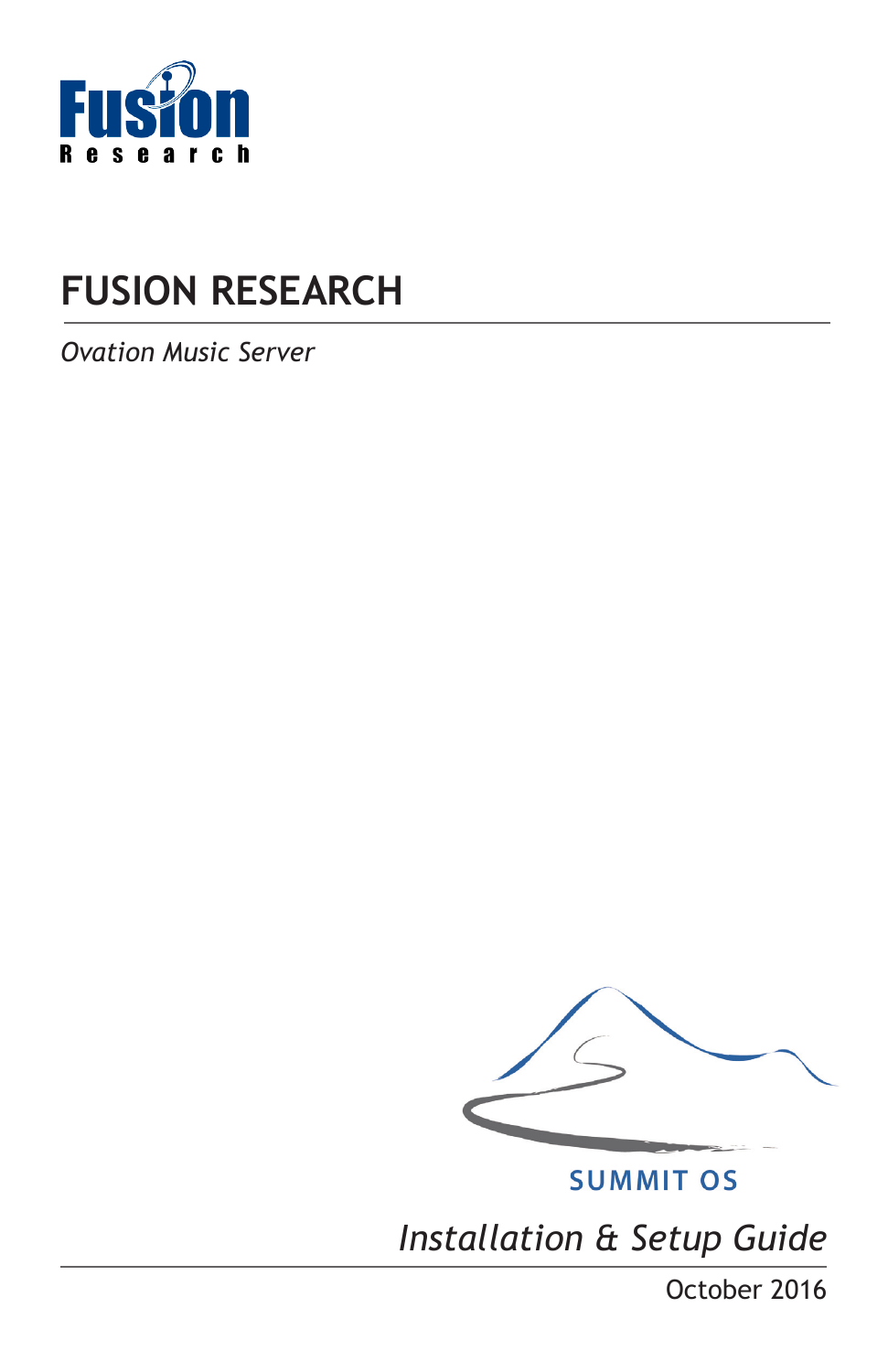### **GETTING STARTED:**

The first step to setting up the Ovation Music Server is to make sure that you have connected a hardwire ethernet cable and the power supply to the unit, before powering on unit.

In order to configure the Ovation Music server you will need to download and install the Ovation Music Configuration Utility on a PC or laptop on the same network as the Ovation Music Server. The Ovation Setup Wizard is available for download from the Fusion Research Website.



After downloading and installing the Ovation Setup Wizard you will want to launch the application so that you can begin to configure the Ovation Music Server.

### **CONFIGURING YOUR NETWORK:**

By default the Ovation Music Server is set to a dynamic IP address or DHCP for short. It is best that the server be set to a Static IP as most control systems require this. To configure your Static IP click on the [Static IP] button.

| <b>IP</b> Address | <b>Static Network Address (Recommended)</b><br>Network Mask | Gateway Address                                                          |                                                                                                               |  |
|-------------------|-------------------------------------------------------------|--------------------------------------------------------------------------|---------------------------------------------------------------------------------------------------------------|--|
| Primary DNS       | Secondary DNS                                               |                                                                          |                                                                                                               |  |
|                   |                                                             |                                                                          |                                                                                                               |  |
|                   |                                                             |                                                                          | Note: Please use the DNS addresses from your router, any other DNS could cause errors in some streaming apps. |  |
|                   |                                                             | HINT: The true DNS is commonly found on the "status" page of the router. |                                                                                                               |  |

This will allow for the network information to be entered on the page. Once you have entered in the desired IP, Gateway, Subnet and DNS click [Next] to save and apply the settings.



**NOTE:** Please use the DNS addresses from your router often referred to as the True DNS, any other DNS could cause errors in some streaming apps. The True DNS is commonly found on the "status" page of the router.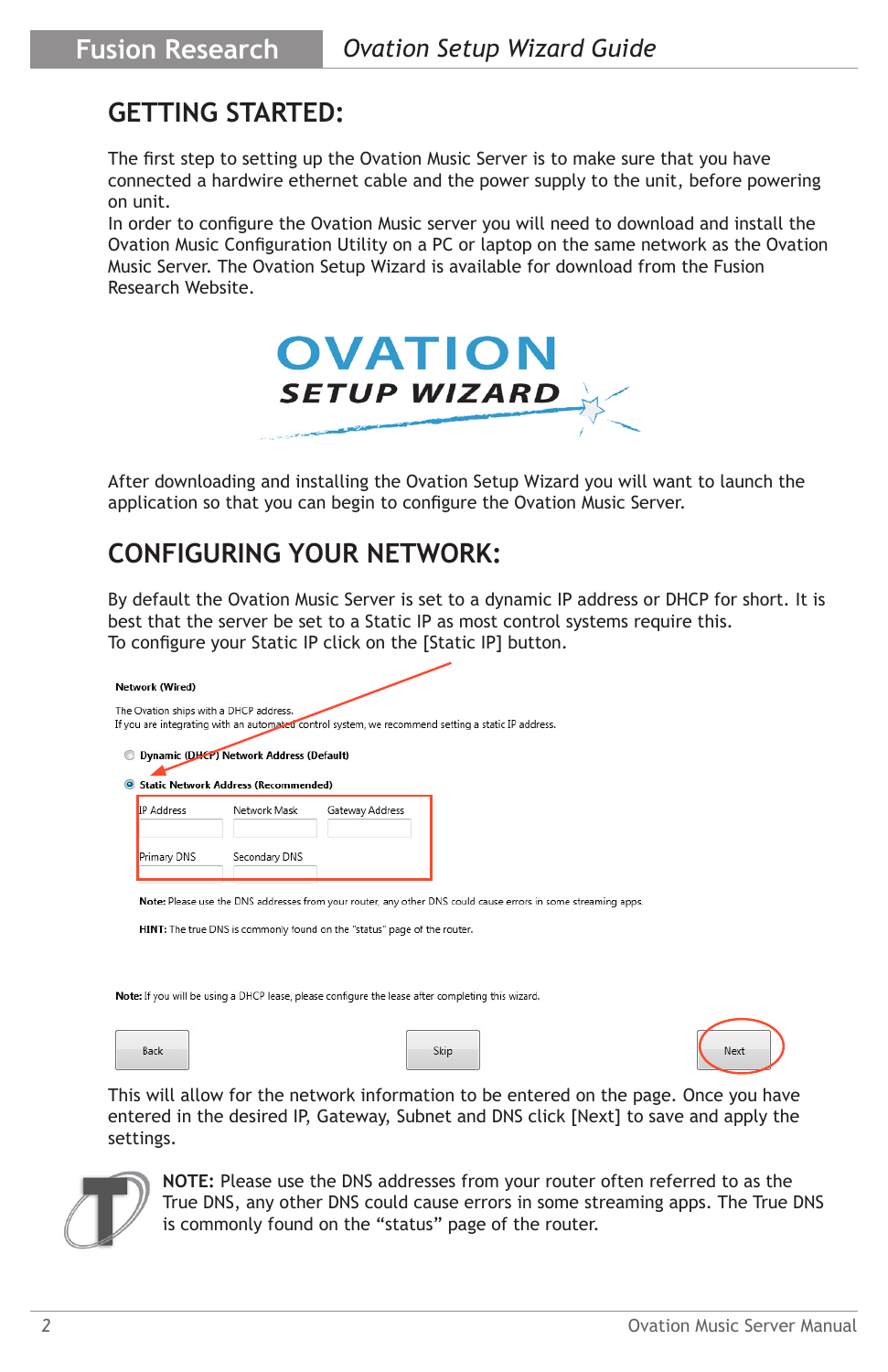### **EDITING PLAYERS:**

The next step is to configure the names of the players on the Ovation Music Server. The [Built In Players (Sources)] step allows you to rename each of the sources on the Ovation Music Server. Once you have the sources named as desired click [Next] to save and apply the changes.

#### **Built In Players (Sources)**

Ovation servers come in single source models and multi-source models. Each player is an independent source.

On this screen, you can rename each of these sources.

HINT: Most people name these after the zone they are found in (Kitchen, Patio, etc.) or after the person that will use the source.

| Player 1 (Physical)        |  |  |  |
|----------------------------|--|--|--|
| 1 Zone 1                   |  |  |  |
| <b>Player 3 (District)</b> |  |  |  |

| yer ∠ (i<br>. |  |
|---------------|--|
|               |  |

### **ADDING STREAMING SERVICES:**

There are numerous streaming services available on the Ovation Music Server and adding them is very easy.

To add Pandora to the server, select the [Configure Pandora...] option.

| <b>Streaming Services</b> |                                                                                                                                                                                                                                                                        |
|---------------------------|------------------------------------------------------------------------------------------------------------------------------------------------------------------------------------------------------------------------------------------------------------------------|
| Configure Pandora         |                                                                                                                                                                                                                                                                        |
| Configure Spotify         |                                                                                                                                                                                                                                                                        |
| Configure Other Services  | Many streaming services are provided through the MySqueezebox.com streaming service<br>portal. You will need to create a MySqueezebox.com account and enter that before you can<br>add the specific service(s) you would like to use to the MySqueezebox.com web site. |

A new window will open allowing you to add, remove and manage the Pandora account(s) attached to the Ovation Music Server.

Pandora **REQUIRES** a paid Pandora One Account in order for the service to function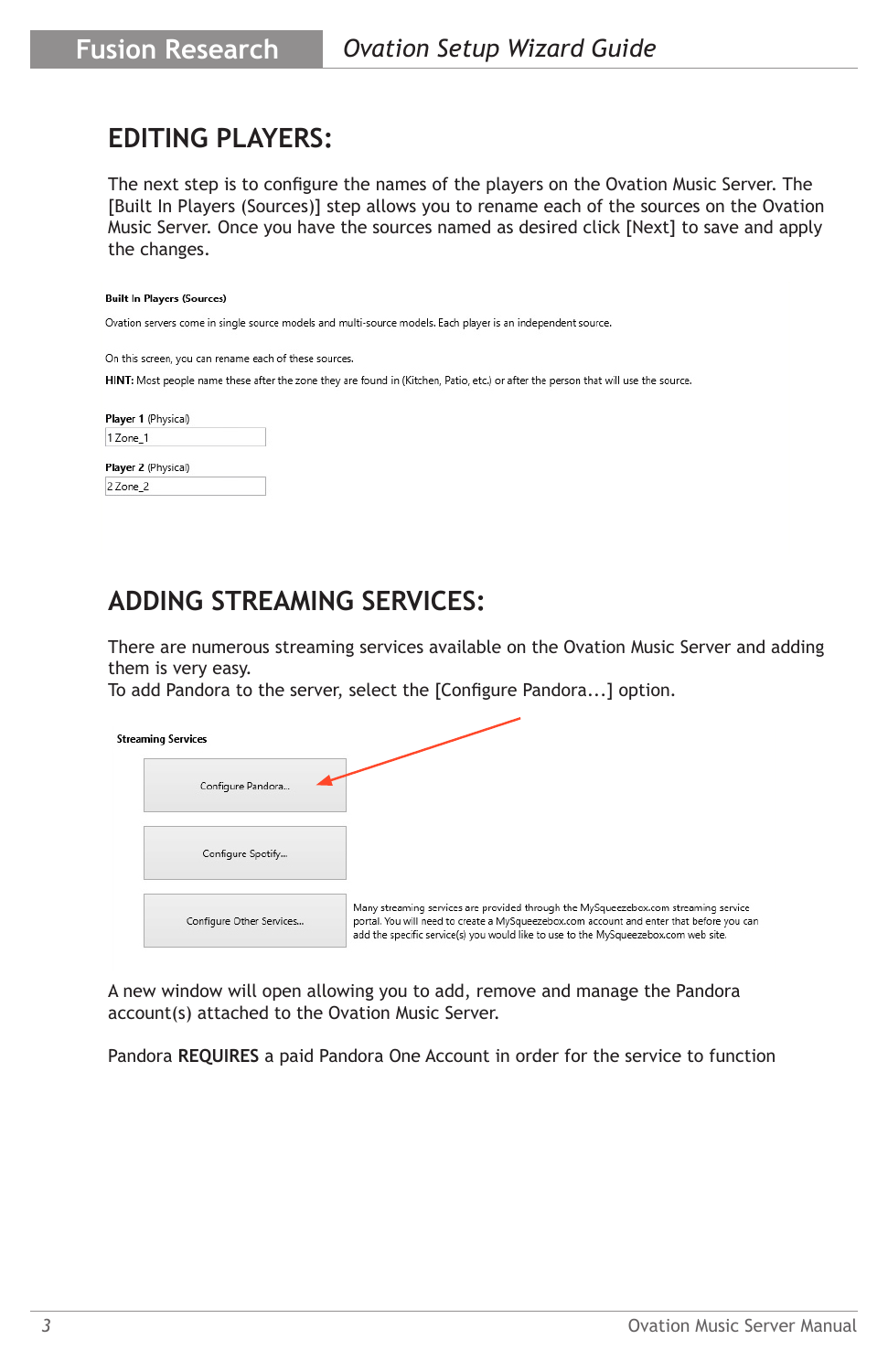To Add a account select [Add...] and enter the user's account information.

|   |                                  |          | Add       |
|---|----------------------------------|----------|-----------|
| А | streamermcstreamerface@email.com | Password |           |
|   |                                  |          | Move Up   |
|   |                                  |          | Move Down |
|   |                                  |          | Delete    |

If the account information has been entered correctly you will see the information listed in the [Pandora One Accounts] field.

To remove a account, select the account you want to remove from the [Pandora One Account] field and select [Delete]

Once you have configured your Pandora account information click [OK] to return to the Ovation Setup Wizard.

To add Spotify to the server, select the [Configure Spotify...] option.

| <b>Streaming Services</b> |                                                                                                                                                                                                                                                                        |
|---------------------------|------------------------------------------------------------------------------------------------------------------------------------------------------------------------------------------------------------------------------------------------------------------------|
| Configure Pandora         |                                                                                                                                                                                                                                                                        |
| Configure Spotify         |                                                                                                                                                                                                                                                                        |
| Configure Other Services  | Many streaming services are provided through the MySqueezebox.com streaming service<br>portal. You will need to create a MySqueezebox.com account and enter that before you can<br>add the specific service(s) you would like to use to the MySqueezebox.com web site. |

A new window will open allowing you to input the user name and password of the Spotify account. Once the information is added click the [Apply] button to complete the Spotify configuration.

| <b>User Name</b>                                | Password |       |
|-------------------------------------------------|----------|-------|
| username                                        |          | Apply |
| Most recent status                              |          |       |
| Helper App: Running<br>Not logged in to Spotify |          |       |
| Login Error: No error                           |          |       |
| Last Error: No error                            |          |       |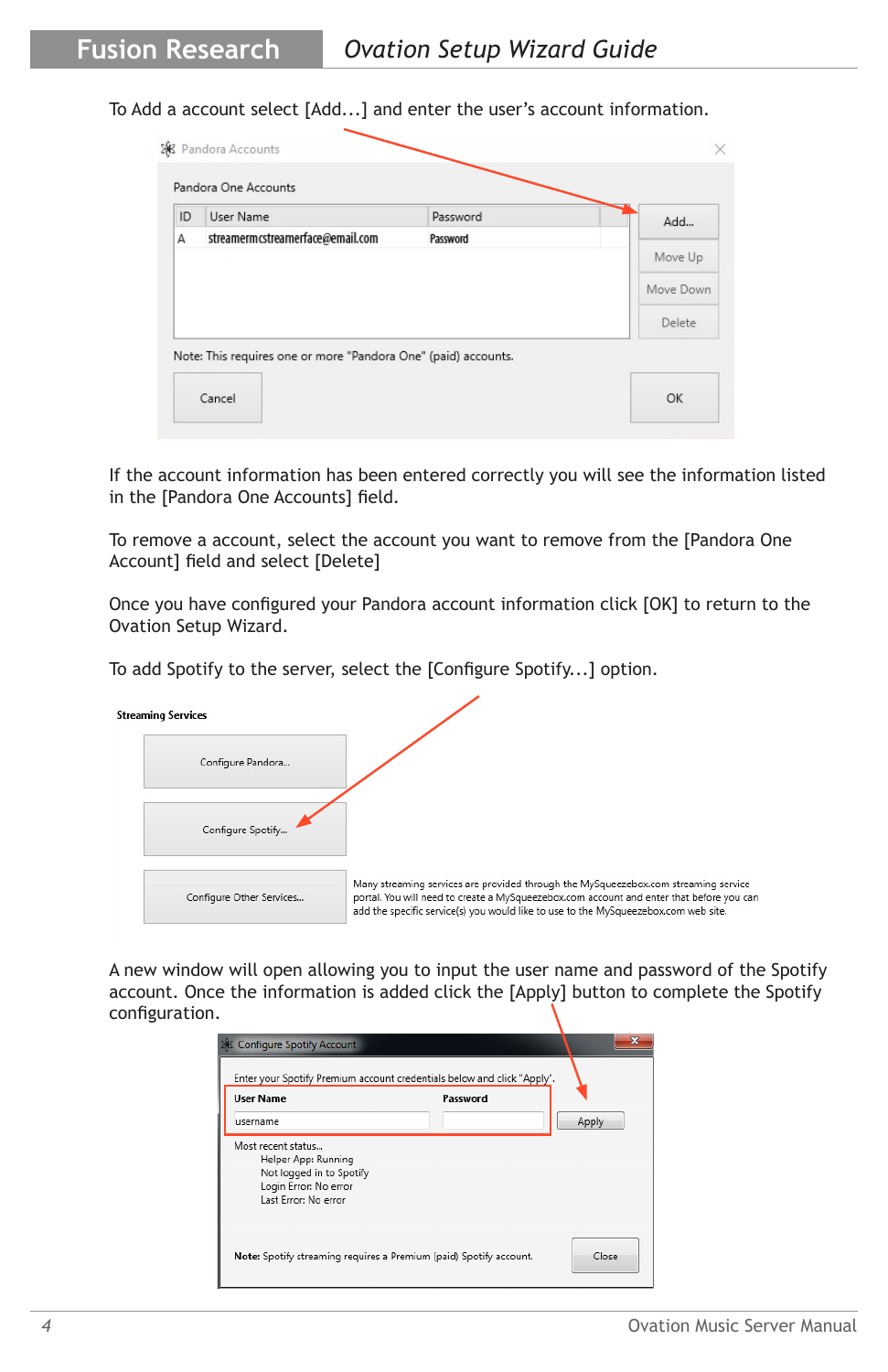Spotify REQUIRES a paid account in order for the service to function.

To add other streaming services to the server select the [Configure Other Services...] option.



Many streaming services are provided through the MySqueezebox.com streaming service portal. You will need to create a MySqueezebox.com account and enter that before you can add the specific service(s) you would like to use to the MySqueezebox.com website.



It is important to note that not all services are available in all regions/countries/ areas

If the client does not currently have a MySqueezebox.com account, click on the [Open MySqueezebox.com...] button to go to the website and create a free account.

| SK Configure MySqueezebox Account                               |                                                                                                                                                                                                                | $\mathbf{x}$                 |
|-----------------------------------------------------------------|----------------------------------------------------------------------------------------------------------------------------------------------------------------------------------------------------------------|------------------------------|
|                                                                 | Enter your MySqueezebox.com account credentials below and click "Apply"                                                                                                                                        | (Help)                       |
| <b>User Name</b>                                                | Password<br>Apply                                                                                                                                                                                              | How to "clean" an<br>account |
| Most recent status                                              |                                                                                                                                                                                                                |                              |
| through the MySqueezebox.com web site.<br>Open MySqueezebox.com | If you cannot remember your login credentials, they may be available from the history below<br>Use this Login<br>IMPORTANT: After adding your MySqueezebox.com account, you must configure individual services | (Help)                       |
|                                                                 | Note: Most services available through MySqueezebox.com require a paid (premium) account.                                                                                                                       | Close                        |

Once you have completed configuring the streaming services, select [Next] to move on to the next step in the Ovation Setup Wizard.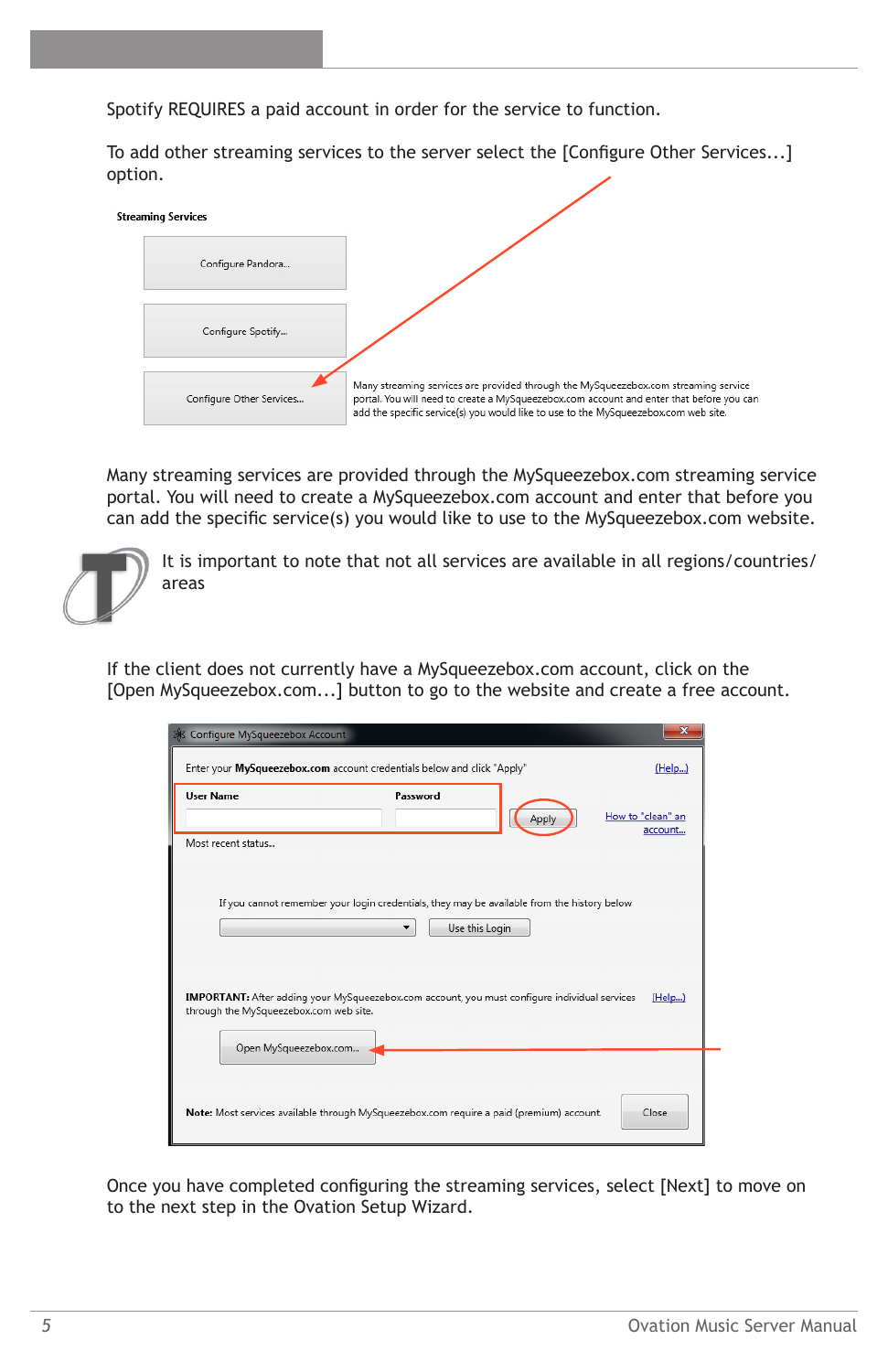## **ITUNES MUSIC CONFIGURATION:**

For iTunes synchronization and backup the system requires a USB drive which you connect to the server. The USB drive will benefit the client's installation as not only will this drive serve as a central backup for all iTunes music, playlist(s), and library(s) but it will also provide access to their music collection, even when their computers are turned off.



It is important to note that iTunes configuration is not a mandatory step and requires no information to be entered into the wizard. If you wish to continue with the setup of the server you can always configure the iTunes after completing the Setup Wizard.

Ovation Music Servers can play back un-protected music and playlists from iTunes. To do this you will need an external USB drive\* and the iTunes Helper application\*\* \*External USB drive is not included with Ovation Summit based servers and must be purchased separately

\*\*iTunes Helper application is available as a free download from fusionrd.com website

In order to enable iTunes access complete the following steps:

#### 1. Attach the external USB drive\* to the server via USB and power it on

\*It is important to note that it must be a USB drive, NAS devices will not work as the drive must be formatted to the Ovation Summit based server and will not function with other devices.

2. On the computer running iTunes, download and install the [iTunes Helper]\* application \*The [iTunes Helper] can be downloaded from fusionrd.com

3. Run the [iTunes Helper] application and verify that it found the iTunes data and server

4. Right-Click or Control-Click on the server listed in the [iTunes Helper] and choose [Configure]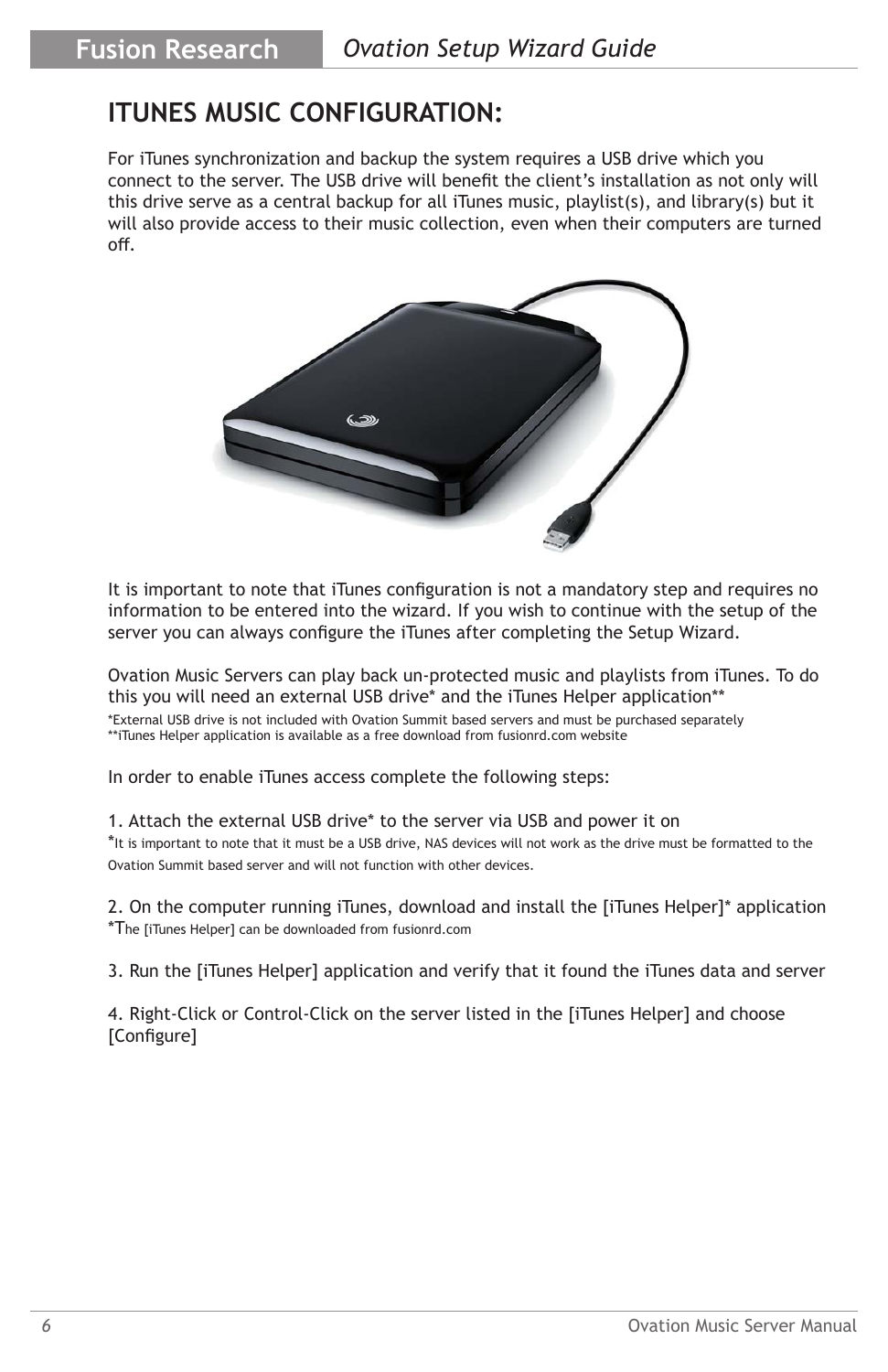After configuring the iTunes Helper application for the client, select the [Settings...] button. In the [Settings...] you will want to make sure to check the boxes for [Start Automatically (On Log In)] and [Start Minimized]. Doing this will make sure that the iTunes Helper application is running even when the computer is restarted and that it will be the least intrusive for the client.

| Start Automaticly (on Log In)<br>Start Minimized          |  |          |
|-----------------------------------------------------------|--|----------|
| • Autodiscover iTunes XML                                 |  |          |
| iTunes XML Location                                       |  |          |
|                                                           |  | $\cdots$ |
|                                                           |  |          |
| Note: This can be found in iTunes Preferences / Advanced. |  |          |
|                                                           |  |          |
|                                                           |  |          |
| Look for iTunes XML changes every:<br>10 minutes          |  |          |
|                                                           |  |          |
|                                                           |  |          |
| Version: 15.11.18.0                                       |  |          |

With the iTunes configuration complete, click [Next] to move on to the next step of the Ovation Setup Wizard.

### **FINISHING UP:**

Congratulations! The basic setup of the Ovation Music Server is complete. Pressing the [Finish] button will close the Setup Wizard and allow the user to explore the Manage, Action and other menus within the Ovation Setup Wizard.

| CONGRATULATIONS!                                                                                                                                                                                                                                                                                             |        |  |  |  |
|--------------------------------------------------------------------------------------------------------------------------------------------------------------------------------------------------------------------------------------------------------------------------------------------------------------|--------|--|--|--|
| You have completed the basic setup, this should get you up and running.                                                                                                                                                                                                                                      |        |  |  |  |
| To get more information on the various home automation drivers that are available please click here.                                                                                                                                                                                                         |        |  |  |  |
| If you're looking to play digital music that is somewhere else on your system other than an iTunes, please go to the 'Manage' tab of the Ovation<br>Configuration Utility and you'll be able to configure it there. All the other parts of the wizard are available to be manually configured there as well. |        |  |  |  |
|                                                                                                                                                                                                                                                                                                              |        |  |  |  |
|                                                                                                                                                                                                                                                                                                              |        |  |  |  |
|                                                                                                                                                                                                                                                                                                              | Finish |  |  |  |
|                                                                                                                                                                                                                                                                                                              |        |  |  |  |

Please visit www.fusionrd.com for instructional videos on setup, installation and driver instructions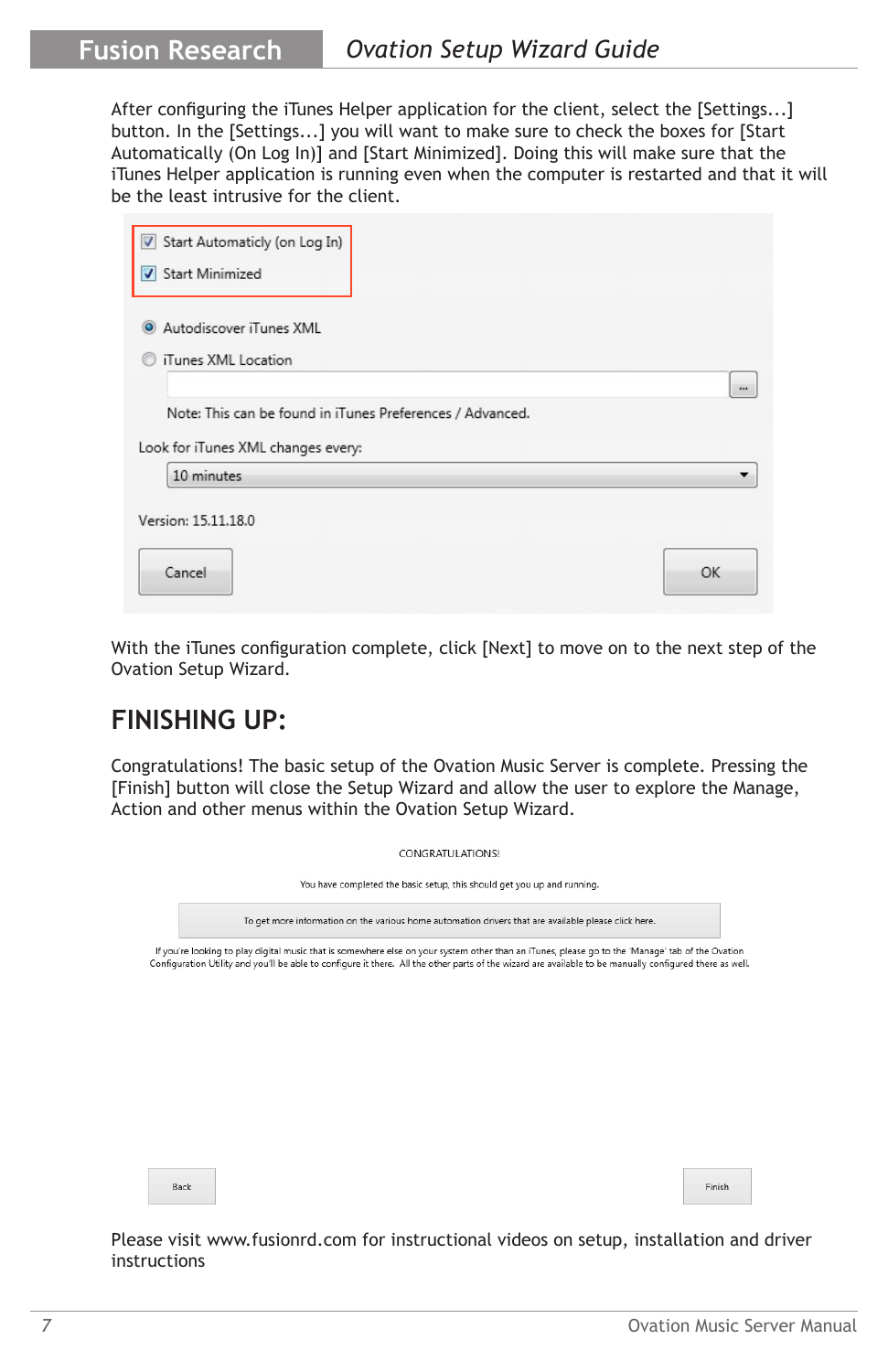### **INTEGRATION WITH THIRD-PARTY CONTROL SYSTEMS**

The Summit operating system can be configured to work with most third-party control systems. Using the advanced features of the Ovation Music Configuration Utililty you are able to create and edit custom top-level music library menus for your control software. To create a Custom Home screen start by navigating to [Integration] from the main menu.

From the [Integration] tab select [Custom Home...]



This will open the open the Custom Home (Top Level) Music Menu.

| Default [for players with no custom home] |                                                                        | $\checkmark$            | Local Music<br>w   |
|-------------------------------------------|------------------------------------------------------------------------|-------------------------|--------------------|
| <b>Selected Entries</b>                   | Add                                                                    | Available Entries       |                    |
|                                           |                                                                        | Local Music             | Local Music        |
|                                           | Move Up                                                                | My Music<br>Artists     | Streaming Services |
|                                           | Move Down                                                              | Albums<br>Genres        |                    |
|                                           |                                                                        | <b>Years</b>            | Other              |
|                                           | Remove                                                                 | Playlists<br>Random Mix |                    |
|                                           | Clear All                                                              | New Music<br>v          |                    |
| Close                                     | Short-Circuit (When the Custom Home is a single item just go into it!) | Search<br>Save          |                    |

A custom home menu can be created for each player individually. A default custom home can also be specified. It will be used for any players that do not have a unique custom home defined.

To create a custom home for a player, select the player and available entry on the right and add it to the [Selected Entries] list on the left by double-clicking or using the [Add] button. Once an entry has been added you can choose to change its order in the list by using the [Move Up] and [Move Down] button after selecting the entry you wish to move.

You can remove entries from a custom home [Selected Entries] field one of two ways. To remove a single item from the [Selected Entries] field, hightlight the entry and press the [Remove] button. If you want to clear the entire [Selected Entries] field press the [Clear All] button.

Once you have the desired custom home items in the [Selected Entries] field press the [Save...] button to complete the Custom Home Screen creation.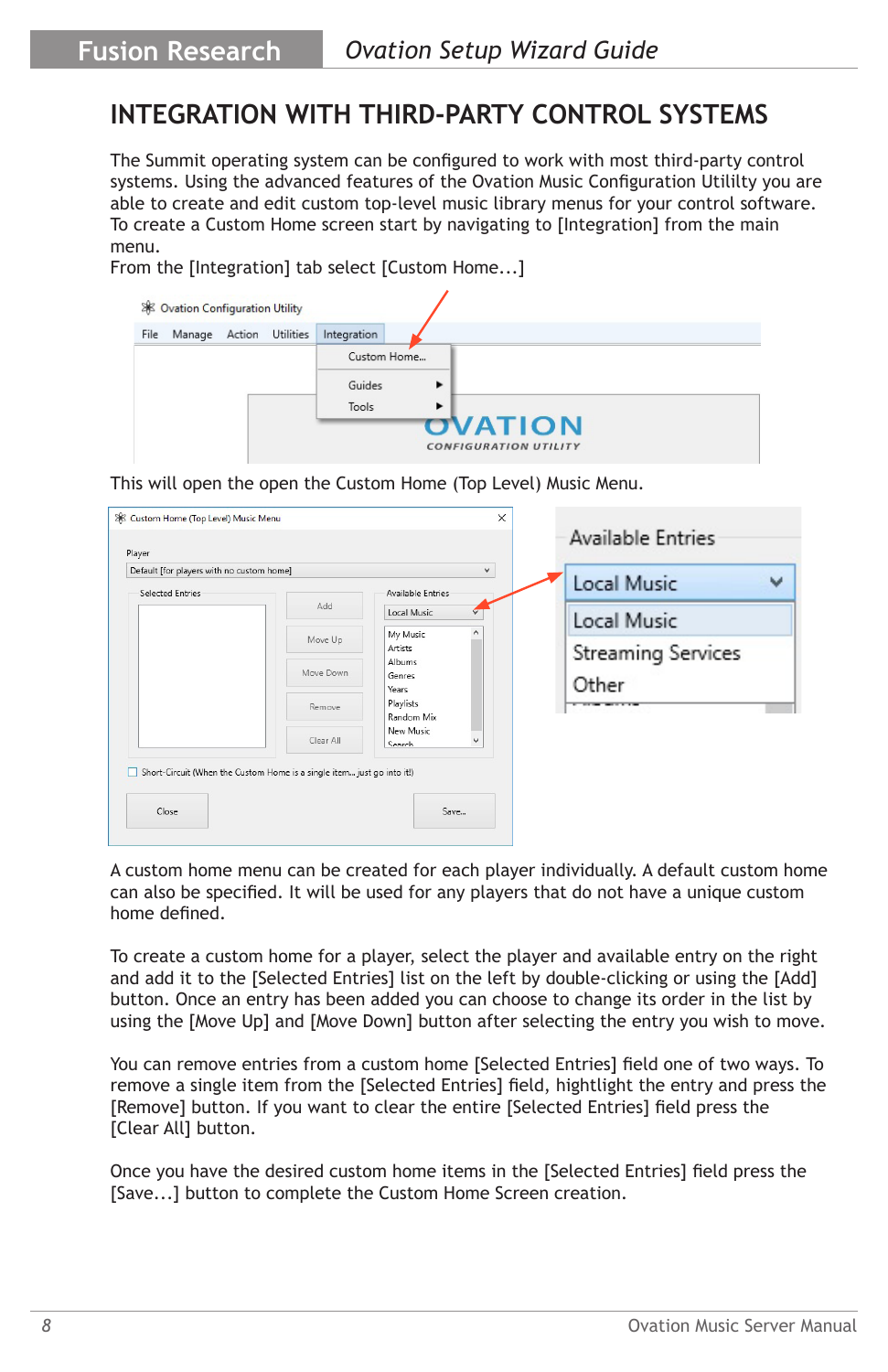# **CONFIGURING CRESTRON**

In order to complete integration for the Crestron interface you will need to configure the Ovation Music Server using the Crestron Configuration tool. From the main menu select [Integration] and then [Tools]. Select [Crestron Configuration...] from the list of available setup tools.

|      | 8 Ovation Configuration Utility |                  |             |             |                                                |  |
|------|---------------------------------|------------------|-------------|-------------|------------------------------------------------|--|
| File | Manage                          | Action Utilities | Integration |             |                                                |  |
|      |                                 |                  |             | Custom Home |                                                |  |
|      |                                 |                  | Guides      | ٠           |                                                |  |
|      |                                 |                  | Tools       | ٠           | Crestron Configuration                         |  |
|      |                                 |                  |             |             | <b>OVATION</b><br><b>CONFIGURATION UTILITY</b> |  |

This will open the [Crestron Configuration Helper]

|                                                                                                                              |                | Refresh |                |               |       |      |
|------------------------------------------------------------------------------------------------------------------------------|----------------|---------|----------------|---------------|-------|------|
| Running                                                                                                                      |                |         |                |               | Start | Stop |
|                                                                                                                              |                |         |                |               |       |      |
| General                                                                                                                      | Internet Radio |         |                |               |       |      |
| ✔ Enabled (auto-run on boot)                                                                                                 |                |         |                |               |       |      |
|                                                                                                                              |                |         |                |               |       |      |
| Controller IP Address                                                                                                        |                |         | Crestron IP ID |               |       |      |
|                                                                                                                              |                | <       | 3              | $\rightarrow$ |       |      |
|                                                                                                                              |                |         |                |               |       |      |
|                                                                                                                              |                |         |                |               |       |      |
|                                                                                                                              |                |         |                |               |       |      |
| Note: Providers are determined by the Custom Home.<br>Note: Changing the Custom Home will stop and restart the Crestron API. |                |         |                |               |       |      |

Within the [Crestron Configuration Helper] you can check the connectivity [Status] and configure the [General] information required to complete integration with the Crestron control system.

Status allows you to Start, Stop and Refresh... the connectivity of the Ovation with the Crestron controller.

General information is required to complete the integration. Make sure that there is a check next to the box for [Enabled (auto-run on boot)]. This will ensure that connectivity is re-established should there be a loss of power or other circumstance requiring the Ovation Music Server to reboot.

Next you will need to enter your [Controller IP Address] and your [Crestron IP ID]. Once you have entered in the information complete the configuration by pressing the [Save...] button.